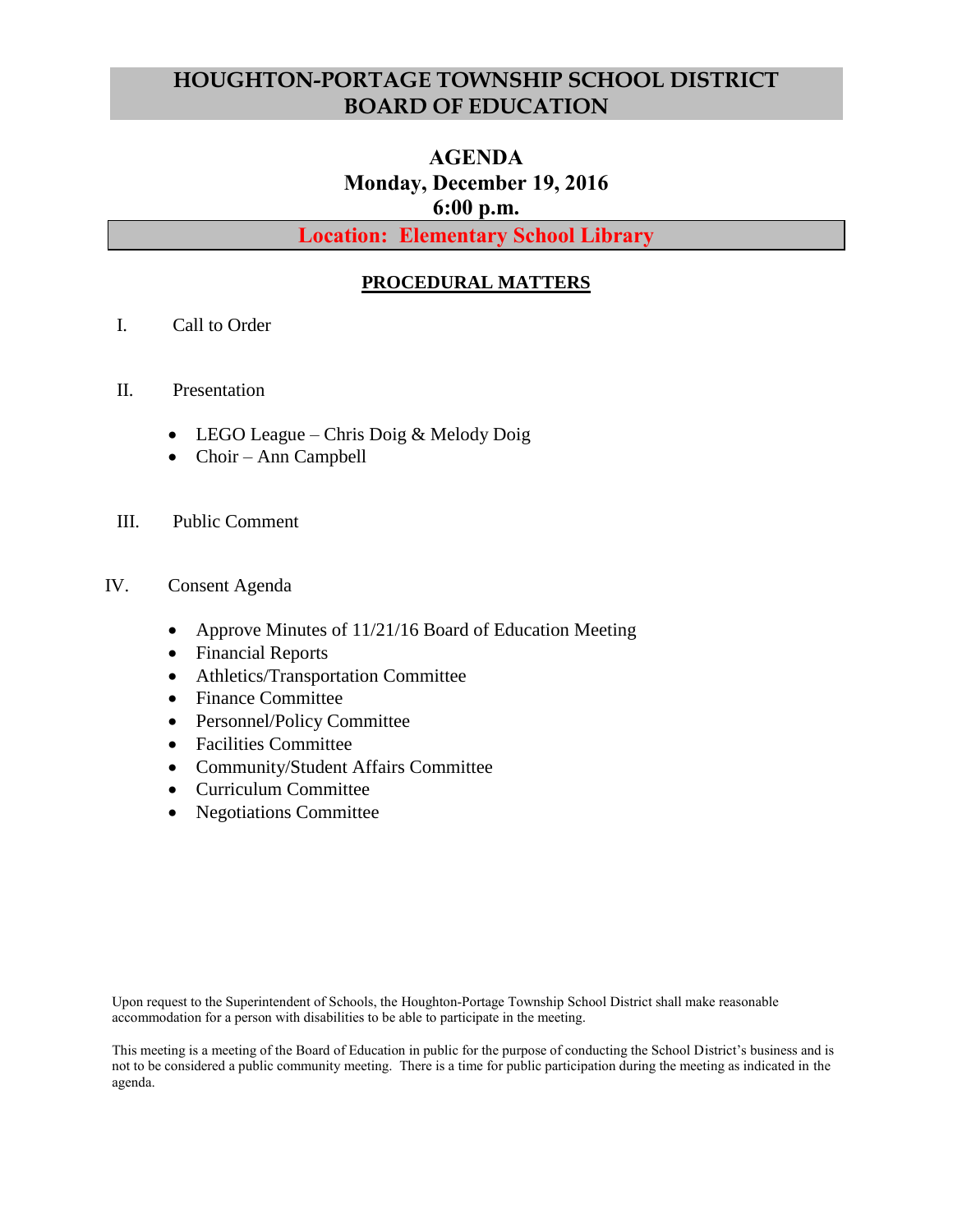- V. Administrative Reports
- VI. MASB, MASA & CCASB Reports

#### VII. Action Items

- 1. Resolution to Request Summer Tax Collection
- 2. Second Reading NEOLA
- 3. Resolution to Approve Application for Preliminary Qualification of Bonds
- VIII. Other Concerns or Public Comment

#### IV. Adjournment

Upon request to the Superintendent of Schools, the Houghton-Portage Township School District shall make reasonable accommodation for a person with disabilities to be able to participate in the meeting.

This meeting is a meeting of the Board of Education in public for the purpose of conducting the School District's business and is not to be considered a public community meeting. There is a time for public participation during the meeting as indicated in the agenda.